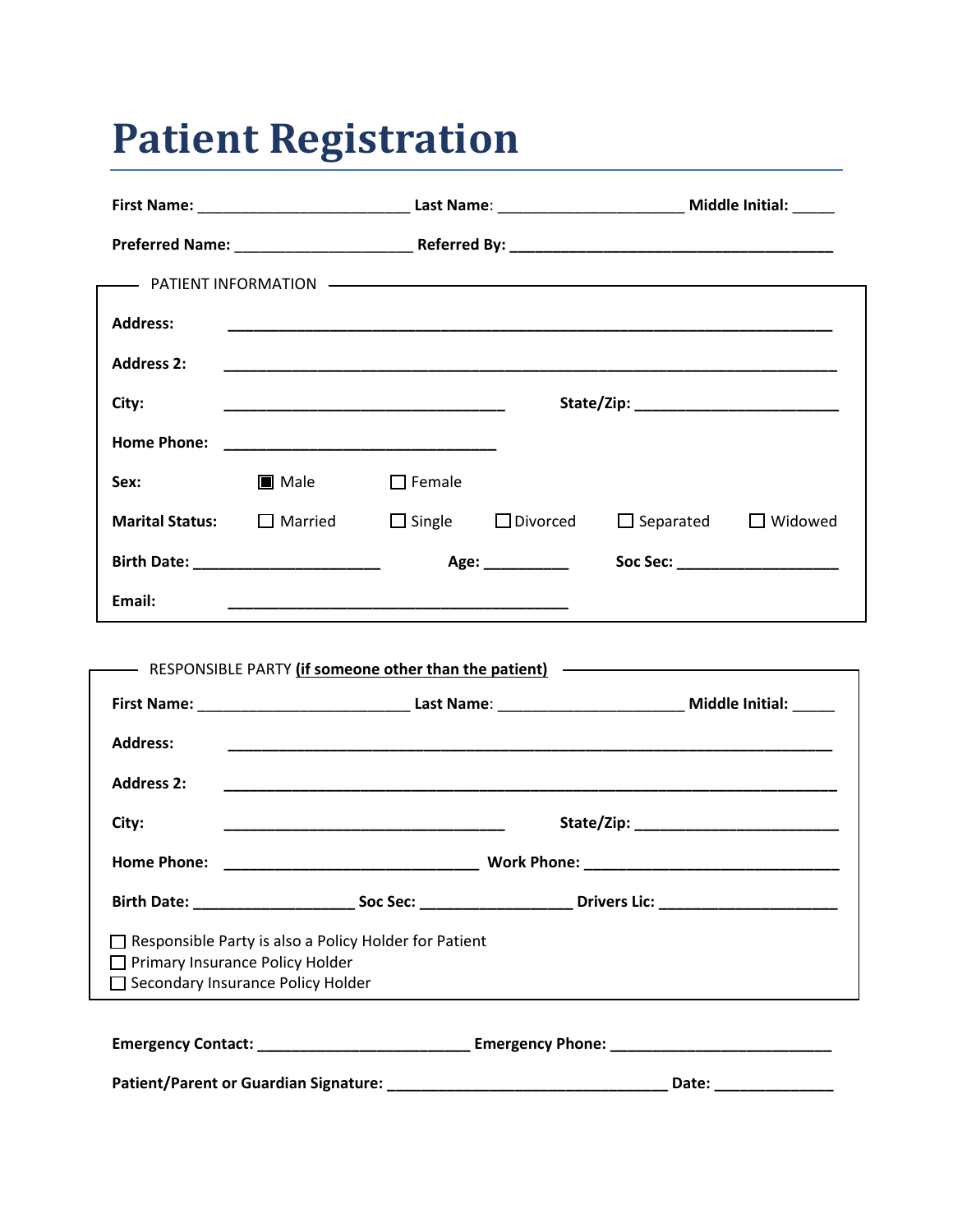## **Patient Questionere**

Patient Name: \_\_\_\_\_\_\_\_\_\_\_\_\_\_\_\_\_\_\_\_\_\_\_\_\_\_\_\_\_\_\_\_\_\_\_\_\_\_\_\_\_\_\_\_\_\_\_\_\_\_\_\_\_\_\_\_\_\_\_\_\_\_\_\_\_\_\_\_\_\_\_\_\_

We would like to extend a very warm welcome to you! We sincerely appreciate you choosing us for your dental care and we look forward to getting to know you. If there is anything we can ever do to improve your experiences with us, please don't hesitate to ask.

Please fill out the following questions so that we may make your appointment as comfortable as possible.

When was your last Dental Visit?

- $\Box$  0-6 Months ago
- $\Box$  6-12 Months ago
- □ 12-24 Months ago
- $\Box$  More than 2 years ago
- $\Box$  More than 5 years ago

How did you hear about our office? \_\_\_\_\_\_\_\_\_\_\_\_\_\_\_\_\_\_\_\_\_\_\_\_\_\_\_

Are you happy with your smile?

- $\Box$  I would like straighter teeth
- $\Box$  I would like whiter teeth
- $\Box$  I am happy with my smile

Do you have any of the following? (Please Circle)

Pain in Jaw TMJ Teeth Grinding/Clenching Sensitive Teeth Broken/Loose Teeth Difficulty Chewing/Swallowing Swollen Gums/Bleeding Gag Reflex

Do you require any reasonable accommodations for your appointment? (i.e.; cannot move to dental chair from wheel chair, cannot lay back all of the way, cannot move head/neck, pillow etc.)

\_\_\_\_\_\_\_\_\_\_\_\_\_\_\_\_\_\_\_\_\_\_\_\_\_\_\_\_\_\_\_\_\_\_\_\_\_\_\_\_\_\_\_\_\_\_\_\_\_\_\_\_\_\_\_\_\_\_\_\_\_\_\_\_\_\_\_\_\_\_\_\_\_\_\_\_\_\_\_\_\_\_\_\_\_

Have you ever been told you require an Antibiotic (pre-medication) prior to Dental Appointments?

Yes

□ No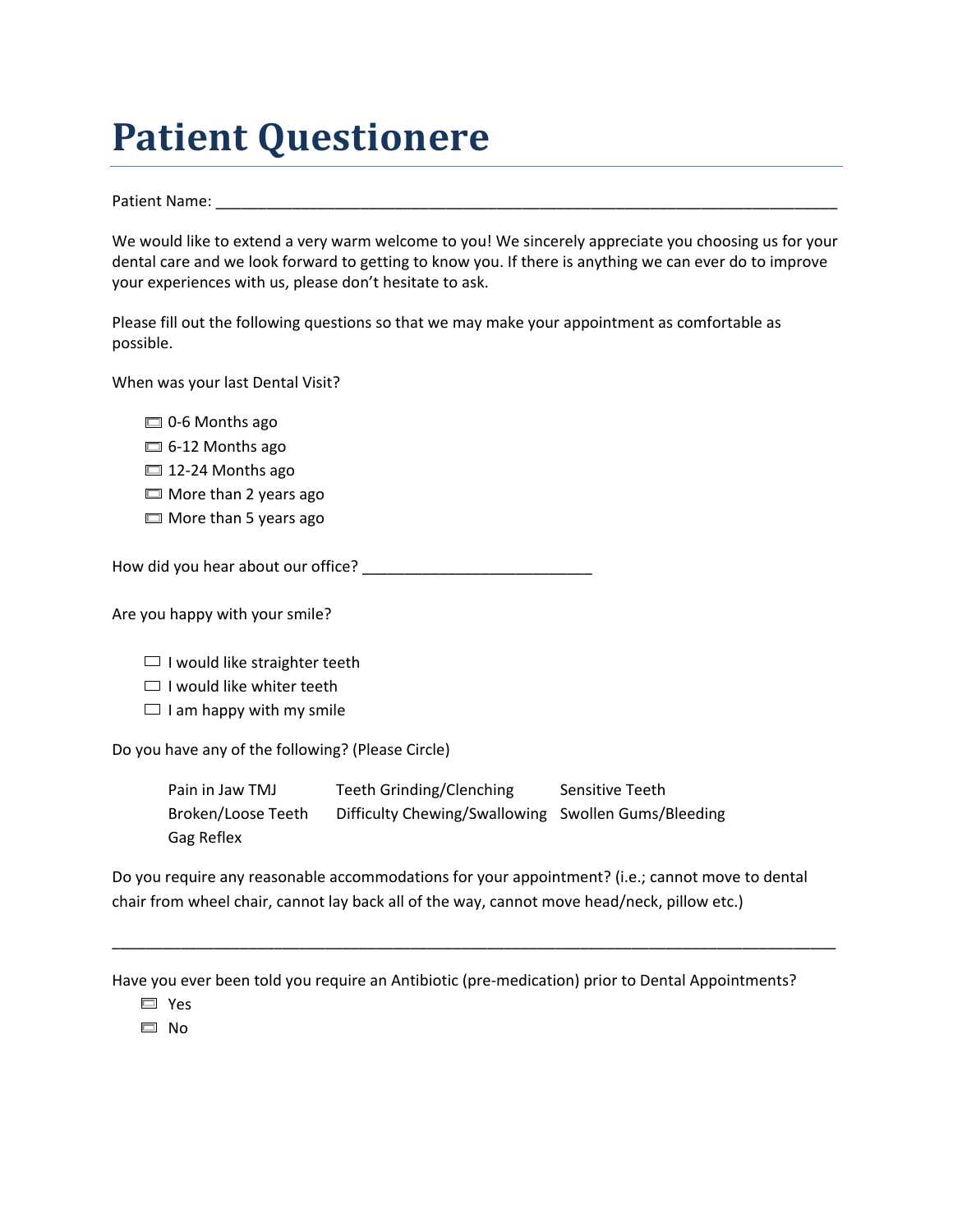Have you ever had a reaction to anesthetic?

Yes

□ No

Do you have a fear of the dental office?

No

Do you request Oral Conscious Sedation or Nitrous? (check all that apply) additional fees do apply. (please check all that apply)

- $\Box$  Nitrous Oxide for Hygiene Appointments
- $\Box$  Nitrous Oxide for Restorative Appointments
- Oral Conscious Sedation
- $\Box$  Sedative (Valium)
- $\Box$  I want more information
- $\Box$  I am not interested in Sedation Options

Do you wear any of the following appliances? (Please bring them to ALL of your appointments)

- $\Box$  Occlusal Guard (Night Guard)
- $\Box$  TMJ Device
- $\Box$  Retainer(s)
- $\Box$  Denture(s)
- $\Box$  Partial(s)

Signature of Patient \_\_\_\_\_\_\_\_\_\_\_\_\_\_\_\_\_\_\_\_\_\_\_\_\_\_\_\_\_\_\_\_\_\_\_\_\_\_\_\_\_\_\_\_\_\_\_\_\_\_\_\_\_\_\_\_\_\_\_\_\_\_\_\_\_\_\_\_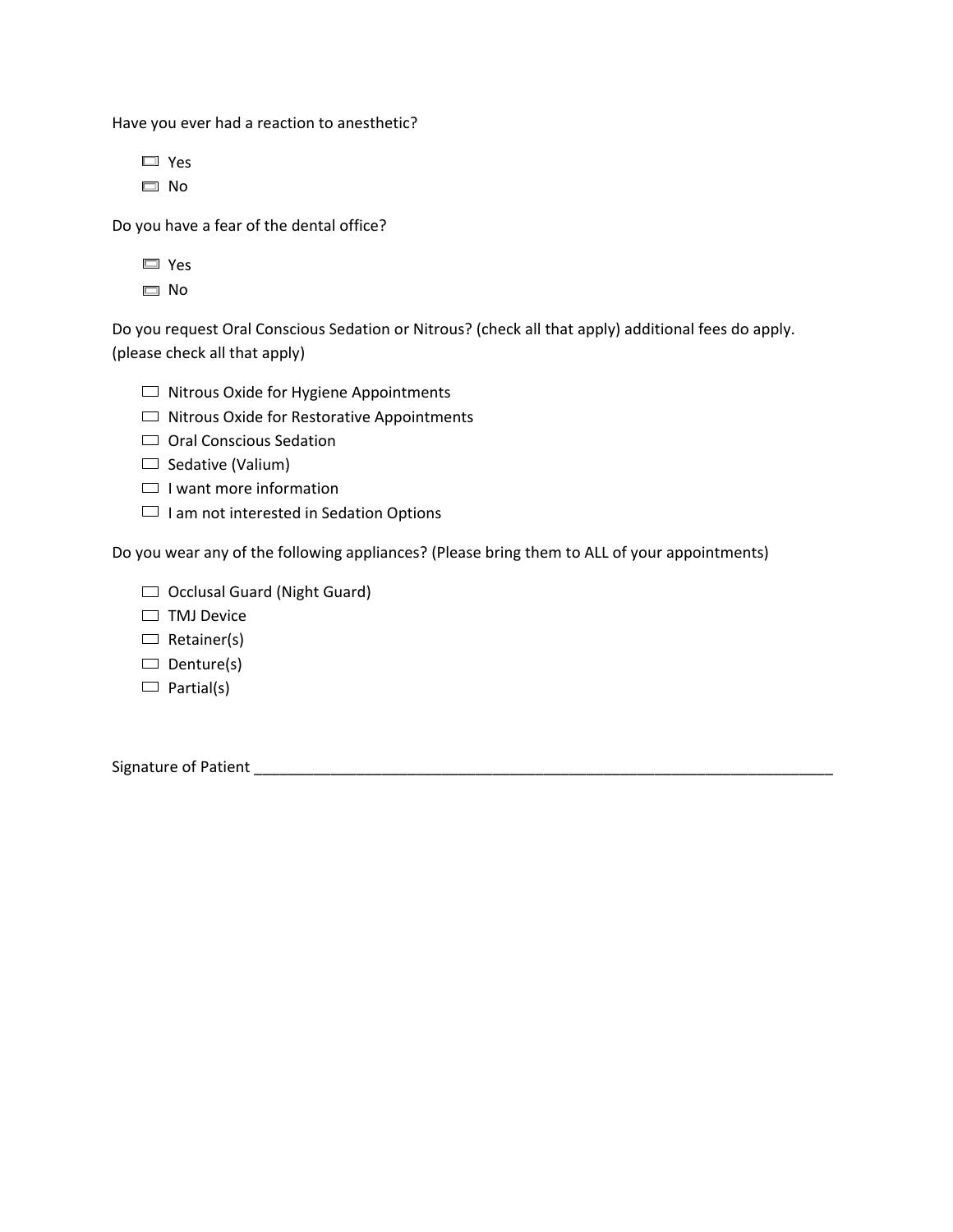# **Medical History**

\_\_\_\_\_\_\_\_\_\_\_\_\_\_\_\_\_\_\_\_\_\_\_\_\_\_\_\_\_\_\_ \_\_\_\_\_\_\_\_\_\_\_\_\_\_\_\_\_

Patient Name **Patient Birth Date** 

Although dental personnel primarily treat the area in and around your mouth, your mouth is a part of your entire body. Health Problems that you may have, or medication that you may be taking, could have an important interrelationship with the dentistry you will receive. Thank you for answering the following questions.

| Are you under a physician's care now?                     | ∣ I Yes I I No       |
|-----------------------------------------------------------|----------------------|
|                                                           |                      |
| Have you ever been hospitalized or had a major operation? | $\Box$ Yes $\Box$ No |
|                                                           |                      |
| Have you ever had a serious head or neck injury?          | $\Box$ Yes $\Box$ No |
|                                                           |                      |
| Are you taking any medications, pills, or drugs?          | $\Box$ Yes $\Box$ No |
|                                                           |                      |
| Do you take, or have you taken, Phen-Fen or Redux?        | $\Box$ Yes $\Box$ No |
|                                                           |                      |
| Have you ever taken Fosamax, Boniva, Actonel or any other | $\Box$ Yes $\Box$ No |
| medications containing bisphosphonates?                   |                      |
|                                                           |                      |
| Do you use controlled substances?                         | $\Box$ Yes $\Box$ No |
|                                                           |                      |
| Are you on a special diet?                                | $\Box$ Yes $\Box$ No |
| Do you use tobacco?                                       | $\Box$ Yes $\Box$ No |
|                                                           |                      |

| Women: Are you                                   |                          |         |  |  |  |
|--------------------------------------------------|--------------------------|---------|--|--|--|
| Pregnant/Trying to get pregnant?<br>$\mathsf{L}$ |                          |         |  |  |  |
| Nursing?<br>$\Box$                               |                          |         |  |  |  |
| $\Box$ Taking oral contraceptives?               |                          |         |  |  |  |
|                                                  |                          |         |  |  |  |
| Are you allergic to any of the following?        |                          |         |  |  |  |
| Aspirin<br>$\blacksquare$                        | Penicillin               | Codeine |  |  |  |
| Acrylic<br>$\blacksquare$                        | Metal                    | Latex   |  |  |  |
| Sulfa Drugs<br>- 1                               | <b>Local Anesthetics</b> | Other   |  |  |  |
| If yes                                           |                          |         |  |  |  |
|                                                  |                          |         |  |  |  |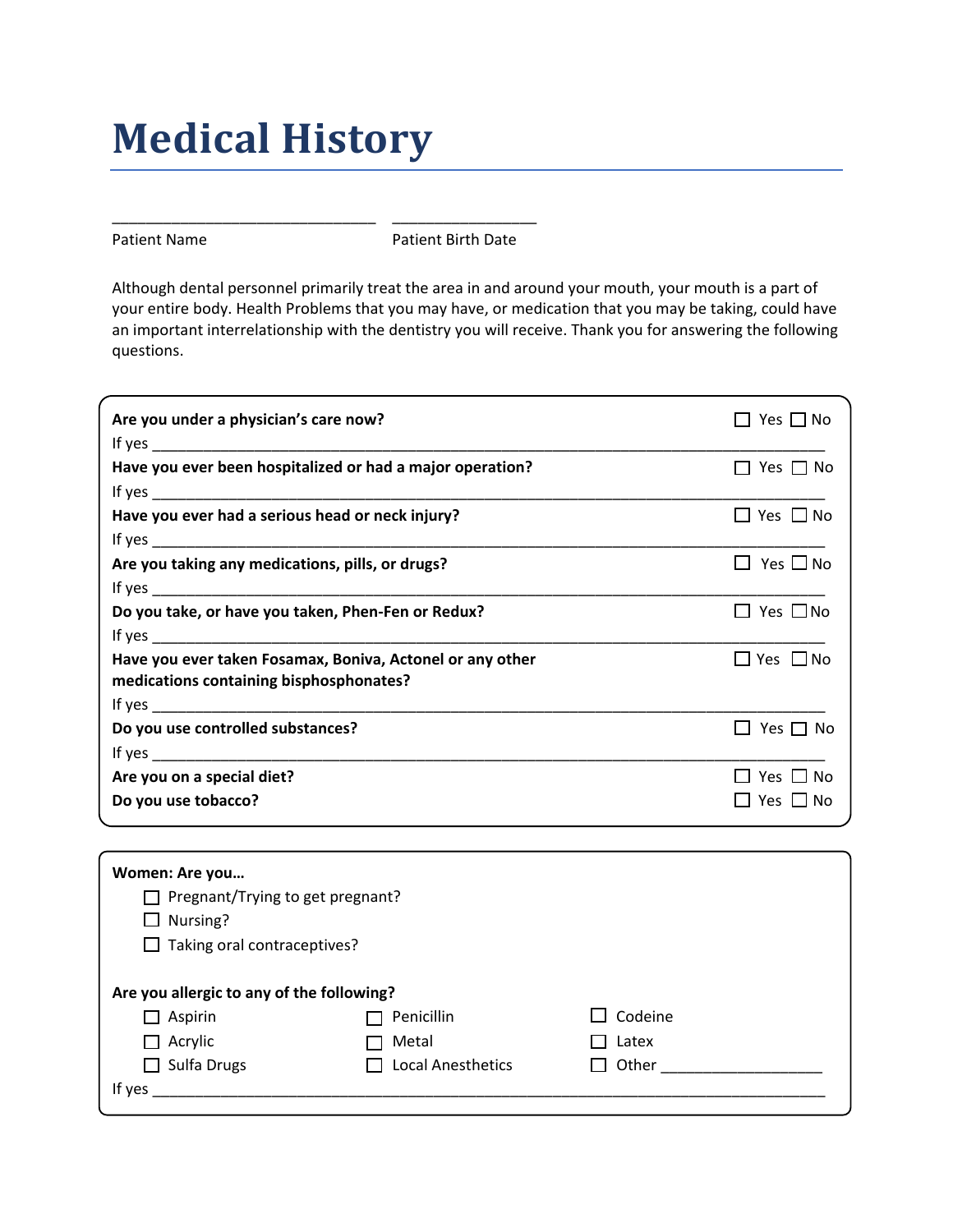| Do you have, or have you had, any of the following?                                         |                                  |                         |  |  |  |
|---------------------------------------------------------------------------------------------|----------------------------------|-------------------------|--|--|--|
| AIDS/HIV Positive<br>$\mathsf{L}$                                                           | Alzheimer's Disease              | Anaphylaxis             |  |  |  |
| Anemia                                                                                      | Angina                           | Arthritis/Gout          |  |  |  |
| <b>Artificial Heart Valve</b>                                                               | <b>Artificial Joint</b>          | Asthma                  |  |  |  |
| <b>Blood Disease</b>                                                                        | <b>Blood Transfusion</b>         | Cancer                  |  |  |  |
| <b>Breathing Problems</b>                                                                   | <b>Bruise Easily</b>             | Chemotherapy            |  |  |  |
| <b>Chest Pains</b>                                                                          | <b>Cold Sores/Fever Blisters</b> | Convulsions             |  |  |  |
| <b>Congenital Heart Disorder</b>                                                            | <b>Cortisone Medicine</b>        | <b>Diabetes</b>         |  |  |  |
| Drug Addiction                                                                              | Easily Winded                    | Emphysema               |  |  |  |
| <b>Epilepsy or Seizures</b>                                                                 | <b>Excessive Bleeding</b>        | <b>Excessive Thirst</b> |  |  |  |
| <b>Fainting Spell/Dizziness</b>                                                             | Frequent Cough                   | <b>Genital Herpes</b>   |  |  |  |
| Frequent Diarrhea                                                                           | <b>Frequent Headaches</b>        | Glaucoma                |  |  |  |
| <b>Hay Fever</b>                                                                            | <b>Heart Attack/Failure</b>      | <b>Heart Murmur</b>     |  |  |  |
| <b>Heart Pacemaker</b>                                                                      | <b>Heart Trouble/Disease</b>     | Hemophilia              |  |  |  |
| <b>Hepatitis A</b>                                                                          | Hepatitis B or C                 | Herpes                  |  |  |  |
| <b>High Blood Pressure</b>                                                                  | <b>High Cholesterol</b>          | Hives or Rash           |  |  |  |
| Hypoglycemia                                                                                | Irregular Heartbeat              | Leukemia                |  |  |  |
| <b>Kidney Problems</b>                                                                      | Liver Disease                    | Lung Disease            |  |  |  |
| Low Blood Pressure                                                                          | Mitral Valve Prolapse            | Osteoporosis            |  |  |  |
| Pain in Jaw Joints                                                                          | Parathyroid Disease              | Psychiatric Care        |  |  |  |
| <b>Radiation Treatments</b>                                                                 | <b>Recent Weight Loss</b>        | <b>Renal Dialysis</b>   |  |  |  |
| <b>Rheumatic Fever</b>                                                                      | Rheumatism                       | <b>Scarlet Fever</b>    |  |  |  |
| Shingles                                                                                    | Sickle Cell Disease              | <b>Sinus Trouble</b>    |  |  |  |
| Spina Bifida                                                                                | Stomach/Intestinal Disease       | Stroke                  |  |  |  |
| Swelling of Limbs                                                                           | <b>Thyroid Disease</b>           | Tonsillitis             |  |  |  |
| Tuberculosis                                                                                | <b>Tumors or Growths</b>         | <b>Ulcers</b>           |  |  |  |
| <b>Venereal Disease</b><br>$\mathsf{L}$                                                     | Yellow Jaundice                  |                         |  |  |  |
| $\Box$ Yes $\Box$ No<br>Have you ever had any serious illnesses not listed above?<br>If yes |                                  |                         |  |  |  |
|                                                                                             |                                  |                         |  |  |  |

| <b>Comments:</b> |  |
|------------------|--|
|                  |  |

To the best of my knowledge, the questions on this form have been accurately answered. I understand that providing incorrect information can be dangerous to my (or patient's) health. It is my responsibility to inform the dental office of any changes in medical status.

\_\_\_\_\_\_\_\_\_\_\_\_\_\_\_\_\_\_\_\_\_\_\_\_\_\_\_\_\_\_\_\_\_\_\_\_\_\_\_\_\_\_\_\_\_\_ \_\_\_\_\_\_\_\_\_\_\_\_\_\_\_\_\_\_\_\_\_\_\_\_\_\_

Patient/Parent or Guardian Signature de Contracteur de Contracteur Date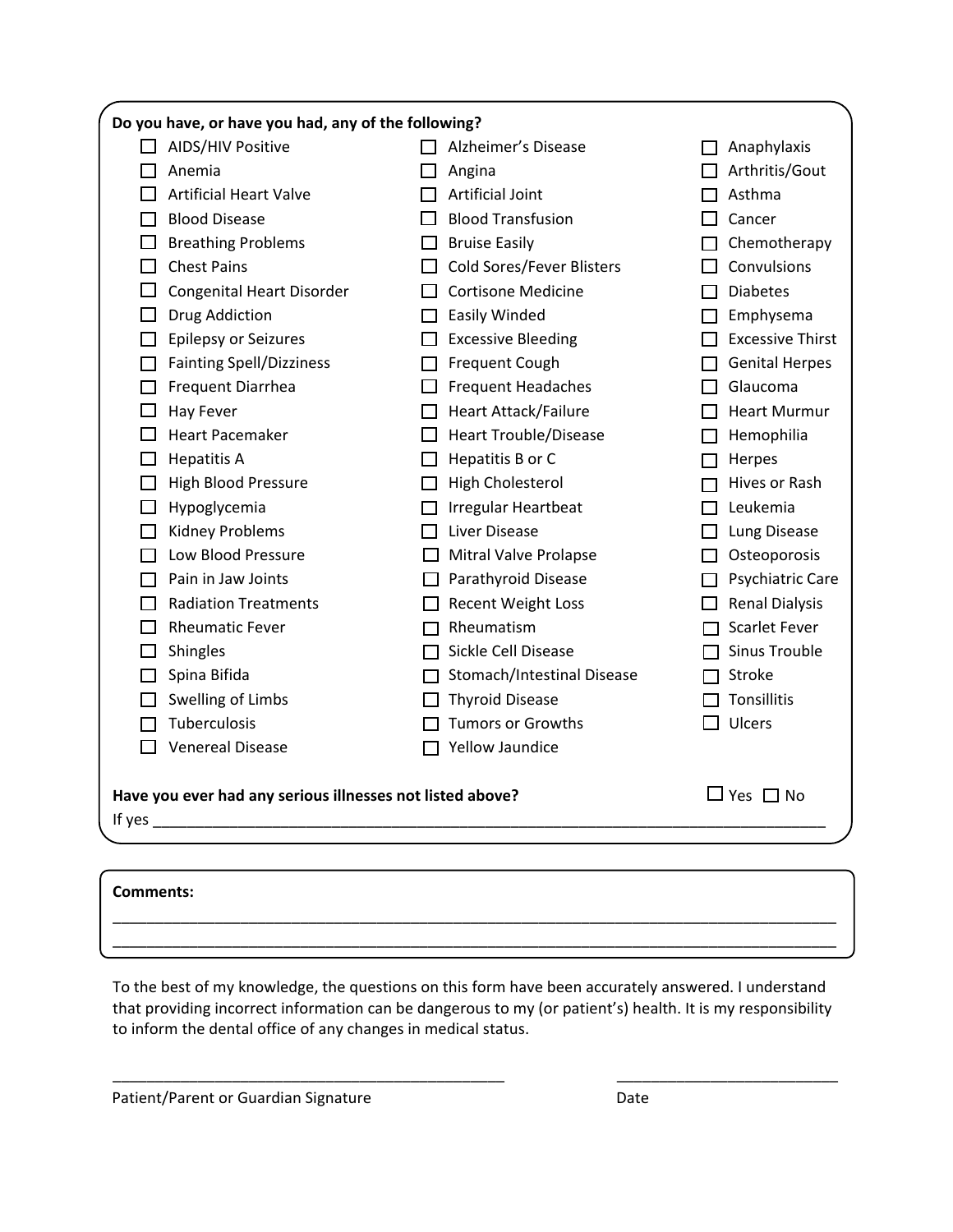# **Insurance Information**

| Relationship to Insured: | $\Box$ Self | $\Box$ Spouse | $\Box$ Child | $\Box$ Other                         |
|--------------------------|-------------|---------------|--------------|--------------------------------------|
|                          |             |               |              | Insured Birth Date: ________________ |
|                          |             |               |              |                                      |

| Name of Insured:         |             |               |              |                     |
|--------------------------|-------------|---------------|--------------|---------------------|
| Relationship to Insured: | $\Box$ Self | $\Box$ Spouse | $\Box$ Child | $\Box$ Other        |
|                          |             |               |              | Insured Birth Date: |
|                          |             |               |              |                     |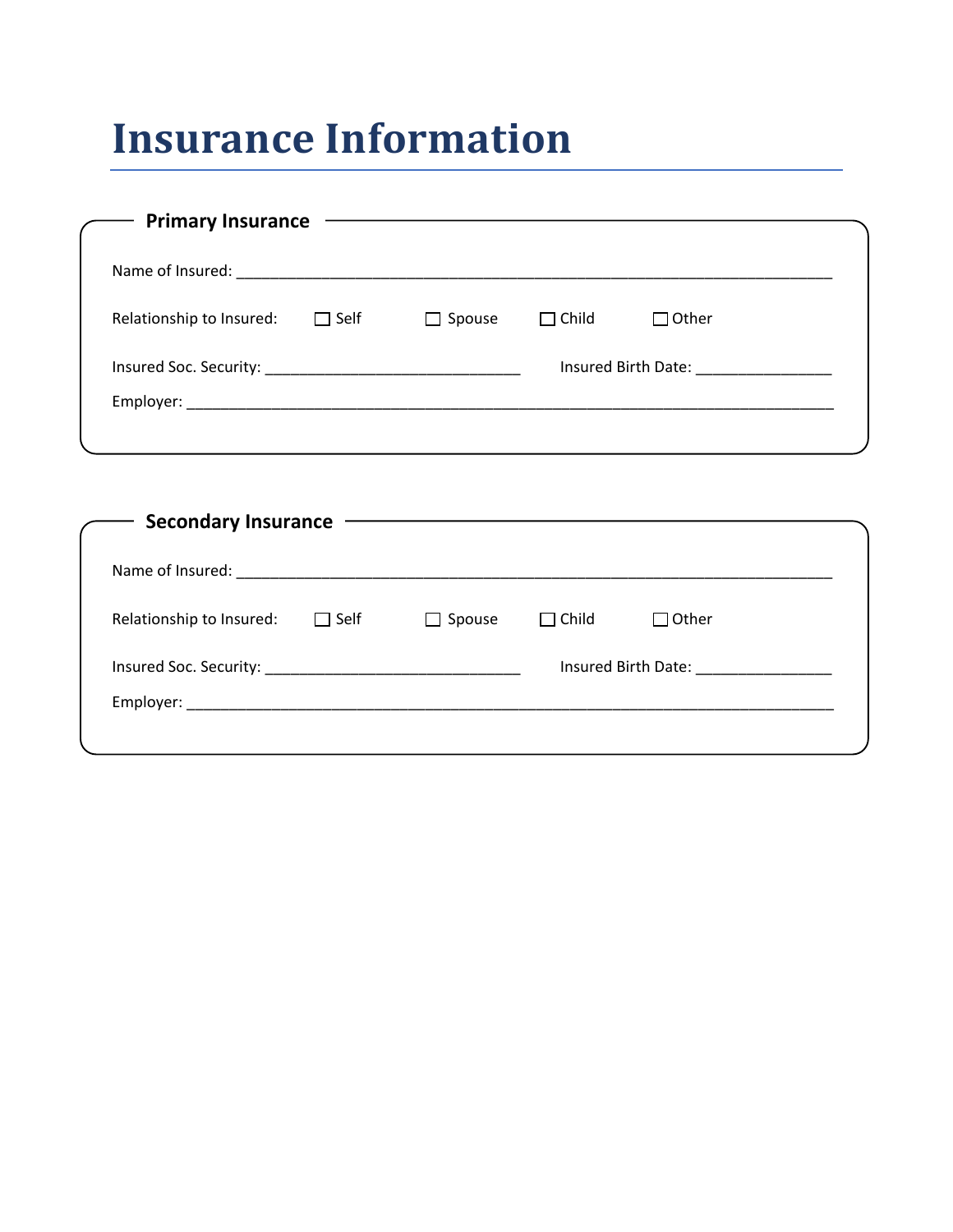### **Records Release**

Release of Information for: \_\_\_\_\_\_\_\_\_\_\_\_\_\_\_\_\_\_\_\_\_\_\_\_\_\_\_\_\_\_\_\_\_\_\_\_\_\_\_\_\_\_\_\_\_\_\_\_\_\_\_\_\_\_\_\_\_\_\_\_\_\_

I hereby authorize my previous dental office to release my dental records to Summit Family & Cosmetic Dentistry.

Please forward the following information:

FMX and/or Pano X-Rays Bitewing X-Rays Date of Last Dental Cleaning If patient has history of SRP or Perio Maintenance

This information is necessary for providing the dentist information to continue my dental treatment.

This information can be e-mailed to: patients@alopezdds.com

| Previous Dental Office Name:                                                                                                                                                                                                   |      |
|--------------------------------------------------------------------------------------------------------------------------------------------------------------------------------------------------------------------------------|------|
| Previous Dental Office Location: Note that the previous Dental Office Location:                                                                                                                                                |      |
| Patient Name (Please Print) and the state of the state of the state of the state of the state of the state of the state of the state of the state of the state of the state of the state of the state of the state of the stat |      |
| Signature                                                                                                                                                                                                                      | Date |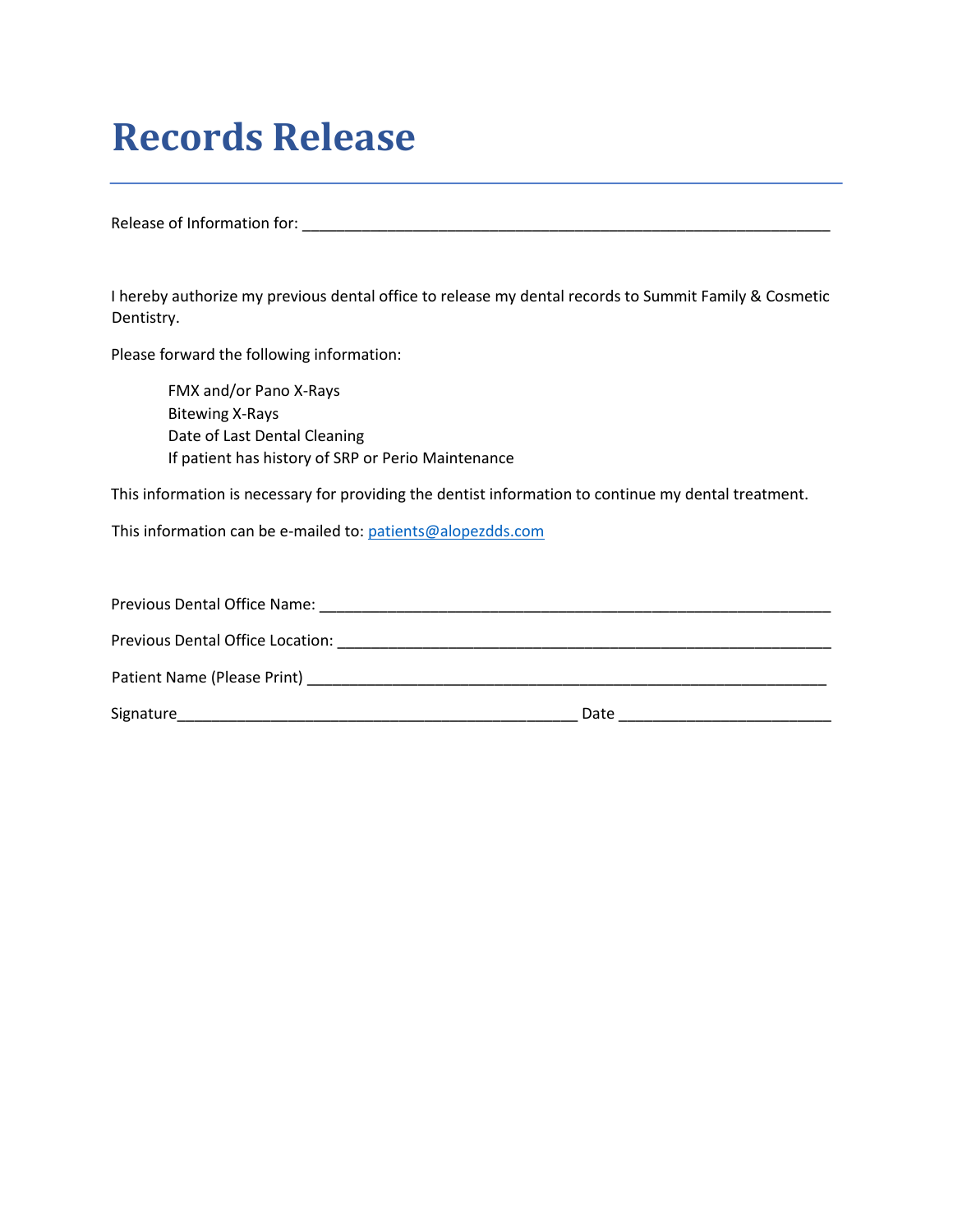### **Notice of Privacy Practices & Privacy Authorization**

Patient Name: \_\_\_\_\_\_\_\_\_\_\_\_\_\_\_\_\_\_\_\_\_\_\_\_\_\_\_\_\_\_\_\_\_\_\_\_\_\_\_\_\_\_\_\_\_\_\_\_\_\_\_\_\_\_\_\_\_\_\_\_\_\_\_\_\_\_\_\_\_\_\_\_\_

My signature confirms that I have been informed of my rights to privacy regarding my protected health information, under the Health Insurance Portability & Accountability Act of 1996 (HIPPA). I understand that this information can and will be used to:

- Provide and coordinate my treatment among a number of health care providers who may be involved in my treatment directly or indirectly.
- Obtain payment from third-party payers for my health care services.
- Conduct normal health care operations such as quality assessment and improvement activities.

I have been informed of my dental provider's *Notice of Privacy Practices* containing a more complete description of the uses and disclosures of my protected health information. I have been given the right to review and receive a copy of such *Notice of Privacy Practices*. I understand that my dental provider has the right to change the *Notice of Privacy Practices* and that I may contact this office at any time to obtain a current copy of the *Notice of Privacy Practices*.

I understand that I may request in writing that you restrict how my private information is used or disclosed to carry out treatment, payment or health care operations and I understand that you are not required to agree to my requested restrictions, but if you do agree then you are bound by such restrictions.

Signature \_\_\_\_\_\_\_\_\_\_\_\_\_\_\_\_\_\_\_\_\_\_\_\_\_\_\_\_\_\_\_\_\_\_\_\_\_\_\_\_\_\_\_\_\_\_\_ Date \_\_\_\_\_\_\_\_\_\_\_\_\_\_\_\_\_\_\_\_\_\_\_\_\_

Many of our patients allow family members or others disclose to them to call and request information regarding their condition and/or treatment. Under requirements of HIPPA we are not allowed to give this information to anyone without the patient's consent. If you wish to have your dental condition and/or dental treatment disclosed to someone else, please indicate below. You have the right to revoke this consent, in writing, except where we have already made disclosures in reliance on your prior consent.

\_\_\_\_\_\_\_\_\_\_\_\_\_\_\_\_\_\_\_\_\_\_\_\_\_\_\_\_\_\_\_\_\_\_\_\_\_\_\_\_\_\_\_\_\_\_\_\_\_\_\_\_\_\_\_\_\_\_\_\_\_\_\_\_\_\_\_\_\_\_\_\_\_\_\_\_\_\_\_\_\_\_\_\_\_

Name of Person who may receive private information from my account:

Relationship to Patient:  $\blacksquare$ 

Signature \_\_\_\_\_\_\_\_\_\_\_\_\_\_\_\_\_\_\_\_\_\_\_\_\_\_\_\_\_\_\_\_\_\_\_\_\_\_\_\_\_\_\_\_\_\_\_ Date \_\_\_\_\_\_\_\_\_\_\_\_\_\_\_\_\_\_\_\_\_\_\_\_\_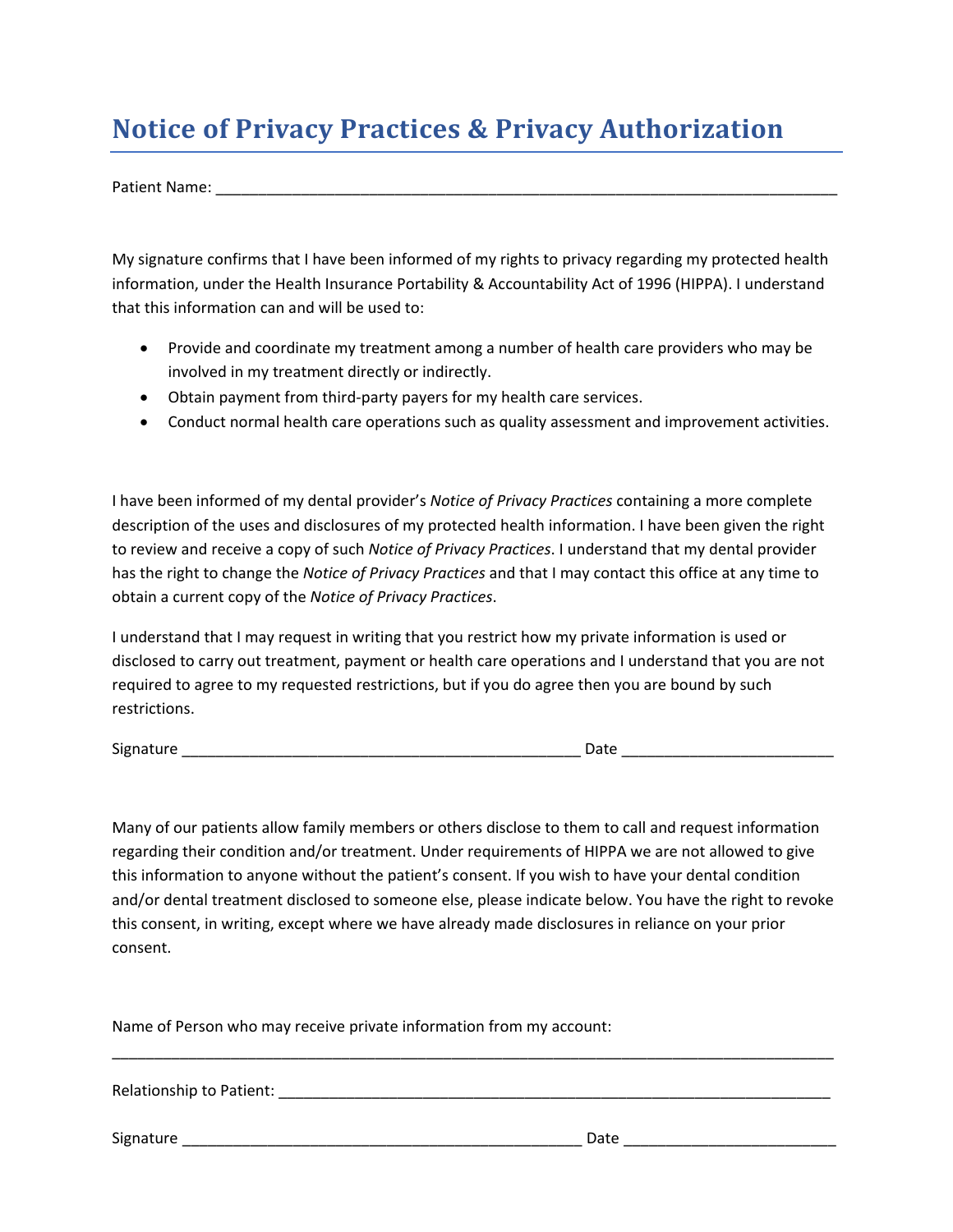### **Financial Policy**

Patient Name:

### **Policy**

Our primary goal is not to allow the cost of treatment to prevent you from benefiting from the quality of care you need or desire. In our office, we strive to maximize your insurance benefits and make any remaining balance easily affordable.

Our fees are based on the quality of materials we use, our time, and our effort and skill required to perform your needed treatment. We charge what is usual and customary for our area. We will assist you with your benefit eligibility before treatment to help you calculate your costs and maximize your insurance. We will be sensitive to your financial circumstances and do everything possible to help you achieve oral health.

We accept

- Cash
- Credit Cards
- Checks
- Care Credit

#### **Insurance**

Your insurance policy is an agreement between you and the insurance company; we ask that all patients are directly responsible for all charges. Your **estimated** co-payment will be due at the time of service. We are happy to submit the claims necessary to help you receive the full benefits of your coverage; however, you are ultimately responsible for the total balance. Please know that we will do everything possible to see that you receive the full benefits of your policy by electronically filing your claim the day of your appointment. If there are any complications, we will assist you with any information you may need.

All or part of this financial arrangement may be a private contract. Only treatment submitting through an insurance carrier is subject to filed fees. This agreement is being executed under authority of RCW 48.43.085 as a responsibility for any services delivered outside the health care plan. I understand that I am financially responsible for all charges whether or not paid by insurance. I authorize the use of my signature on all insurance submissions.

When services are submitted to insurance, they are bound by the insurance filed fees. We cannot offer any discounts or write-off's if services have been submitted to your insurance. Once services have been submitted to insurance, they will determine your out-of-pocket cost and you will be responsible for this amount.

### **Returned Checks**

A returned check fee of \$30.00 will be added to your account for any returned check.